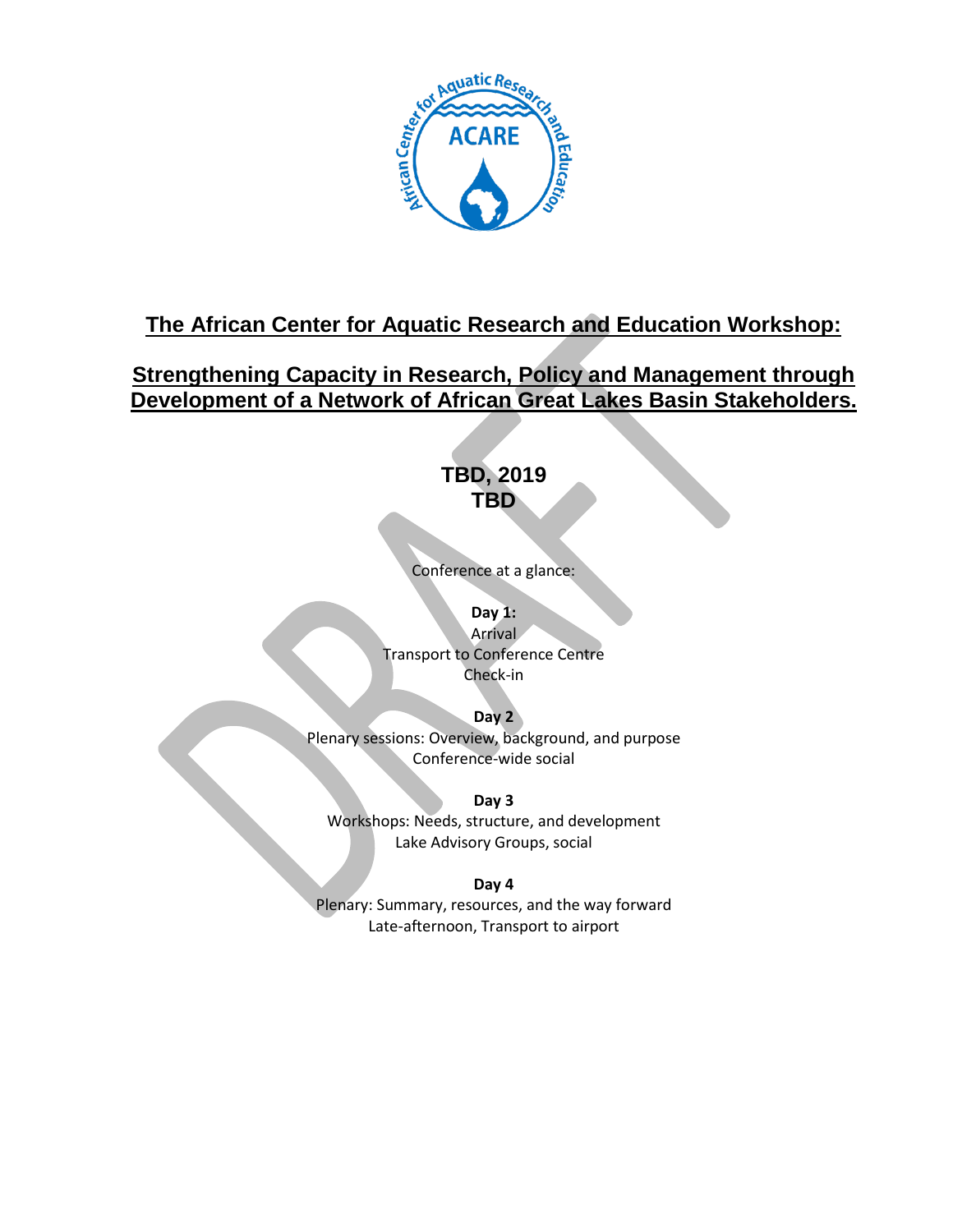#### **DAY 2: Overview, background, and purpose**

|                          | 8:30 a.m  Welcome, Overview, Purpose                                                |  |  |  |
|--------------------------|-------------------------------------------------------------------------------------|--|--|--|
|                          | Ted Lawrence, Executive Director, African Center for Aquatic Research and Education |  |  |  |
|                          | Others?                                                                             |  |  |  |
|                          |                                                                                     |  |  |  |
|                          | 9:00 p.m.  The 2017 African Great Lakes Conference                                  |  |  |  |
|                          | Patrick Doran, The Nature Conservancy (invited)                                     |  |  |  |
|                          | 9:20 a.m.  Lessons from the North American Lake Committees and using caution in     |  |  |  |
|                          | differing political, social, and economic environments                              |  |  |  |
|                          | Marc Gaden, Communications Director & Legislative Liaison, Great Lakes Fishery      |  |  |  |
|                          | Commission (invited)                                                                |  |  |  |
|                          |                                                                                     |  |  |  |
|                          | 9:50 a.m.  Collaboration, successful approaches from Africa                         |  |  |  |
|                          | TBD, Lake Victoria, Lake Malawi/Niassa/Nyasa, Lake Tanganyika, North American       |  |  |  |
|                          | <b>Great Lakes</b>                                                                  |  |  |  |
|                          |                                                                                     |  |  |  |
|                          |                                                                                     |  |  |  |
| 10:10 a.m.  Health Break |                                                                                     |  |  |  |
|                          | 10:25 a.m.  Panel & Discussion: Examples of collaboration, success, challenges,     |  |  |  |
|                          | and needs                                                                           |  |  |  |
|                          | Bob Hecky, Commission, Great Lakes Fishery Commission                               |  |  |  |
|                          | Dr. Robert Kayanda, Lake Victoria Fisheries Organization                            |  |  |  |
|                          | ? Lake Tanganyika Authority                                                         |  |  |  |
|                          | ? COTRA                                                                             |  |  |  |
|                          |                                                                                     |  |  |  |
|                          | 11:30 p.m.  Status, overview, and needs of each of the African Great Lakes          |  |  |  |
|                          |                                                                                     |  |  |  |
|                          | 1. Lake Albert (11:30-11:50)                                                        |  |  |  |
|                          | Oscar Wembo Ndeo, DRC (confirmed)                                                   |  |  |  |
|                          |                                                                                     |  |  |  |
|                          | 2. Lake Edward (11:50a-12:10p)                                                      |  |  |  |
|                          | Mbalassa Mulongaibalu, Université Officielle de Bukavu (UOB), DRC                   |  |  |  |
|                          | Name, institution (Uganda)                                                          |  |  |  |
|                          |                                                                                     |  |  |  |
|                          | Lake Kivu (12:10p-12:30p)<br>3.                                                     |  |  |  |
|                          | Fabrice Muvundja, ISP-Bukavu & Catholic University of Bukavu, DRC                   |  |  |  |
|                          |                                                                                     |  |  |  |
| 12:30 p.m.  Lunch        |                                                                                     |  |  |  |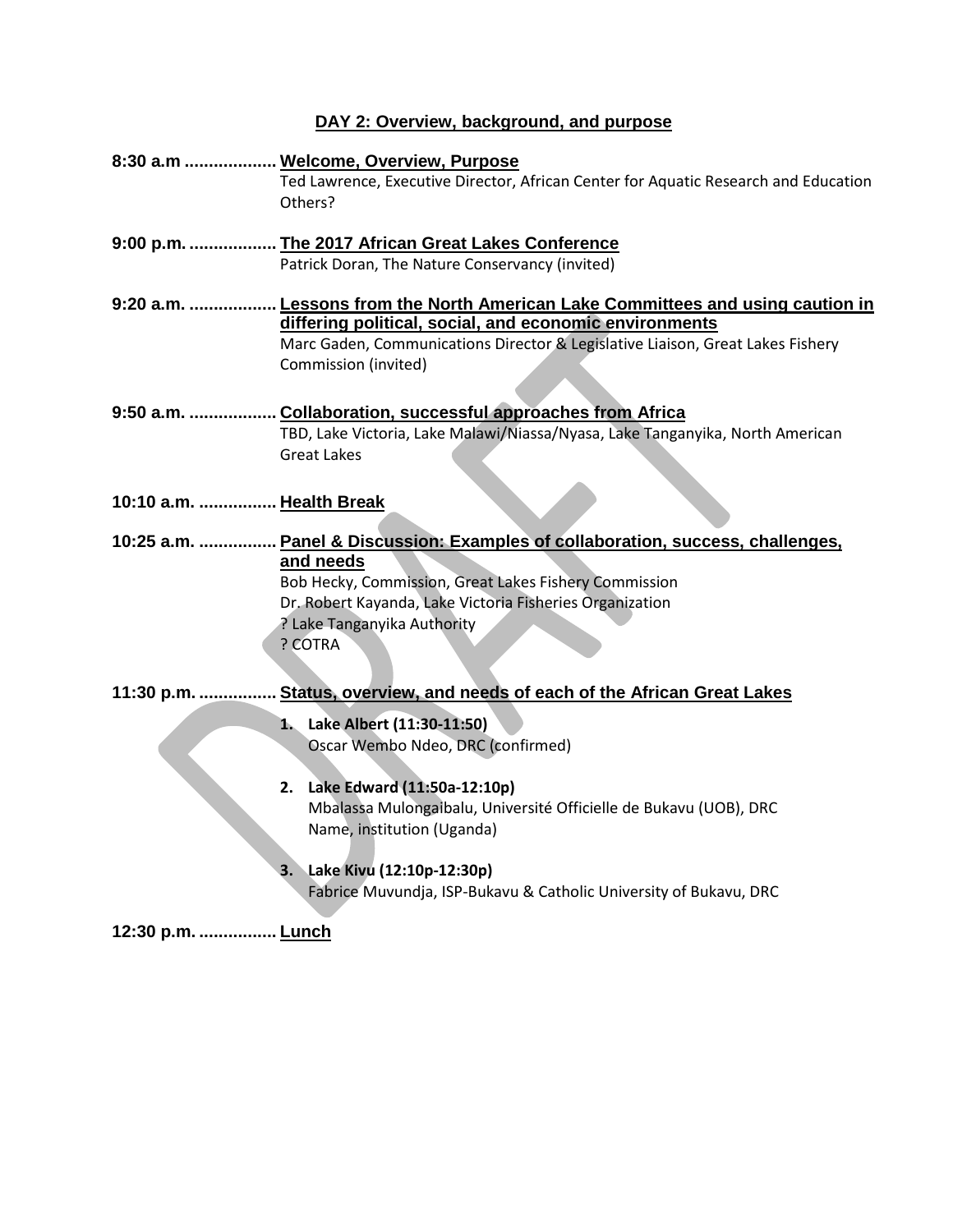|                         | 1:30 p.m.  Status, overview, and needs of each of the African Great Lakes (cont.) |  |  |
|-------------------------|-----------------------------------------------------------------------------------|--|--|
|                         | 4. Lake Malawi/Nyasa/Niassa (1:30p-1:50p)                                         |  |  |
|                         | Friday Njaya, Malawi Fisheries Department                                         |  |  |
|                         | 5. Lake Tanganyika (1:50p-2:10p)                                                  |  |  |
|                         | Masilya Mulungula Pascal, Centre de Recherche en Hydrobiologie d'Uvira, DRC<br>or |  |  |
|                         | Nshombo Muderhwa, Centre de Recherche en Hydrobiologie d'Uvira, DRC               |  |  |
|                         | 6. Lake Victoria (2:10p-2:30p)                                                    |  |  |
|                         | Name, institution (Tanzania) or                                                   |  |  |
|                         | Name, institution (Kenya) or                                                      |  |  |
|                         | Name, institution (Uganda) or                                                     |  |  |
|                         | Relevant person, Lake Victoria Fisheries Organization                             |  |  |
|                         |                                                                                   |  |  |
|                         |                                                                                   |  |  |
|                         | 2:30 p.m.  The need for long-term academic and research processes on the AGL      |  |  |
|                         | Emmanuel Kaunda, AQUAFISH-LUANAR                                                  |  |  |
|                         |                                                                                   |  |  |
|                         | 2:45 p.m.  The global north and research collaboration on the AGL                 |  |  |
|                         | Erik Brown, Large Lakes Observatory-University of Minnesota (invited)             |  |  |
| 3:05 p.m.  Health Break |                                                                                   |  |  |
|                         |                                                                                   |  |  |
|                         |                                                                                   |  |  |
|                         | collaboration on the African Great Lakes                                          |  |  |
|                         | Dan Olago, University of Nairobi; Jess Ives and Ted Lawrence, ACARE               |  |  |
|                         | 3:45 p.m.  Conclusions and Adjournment                                            |  |  |
|                         | <b>Ted Lawrence, ACARE</b>                                                        |  |  |
|                         |                                                                                   |  |  |
| 4:05 p.m.               | <b>Reception and Social</b>                                                       |  |  |
|                         |                                                                                   |  |  |
|                         |                                                                                   |  |  |
|                         |                                                                                   |  |  |
|                         |                                                                                   |  |  |
|                         |                                                                                   |  |  |
|                         |                                                                                   |  |  |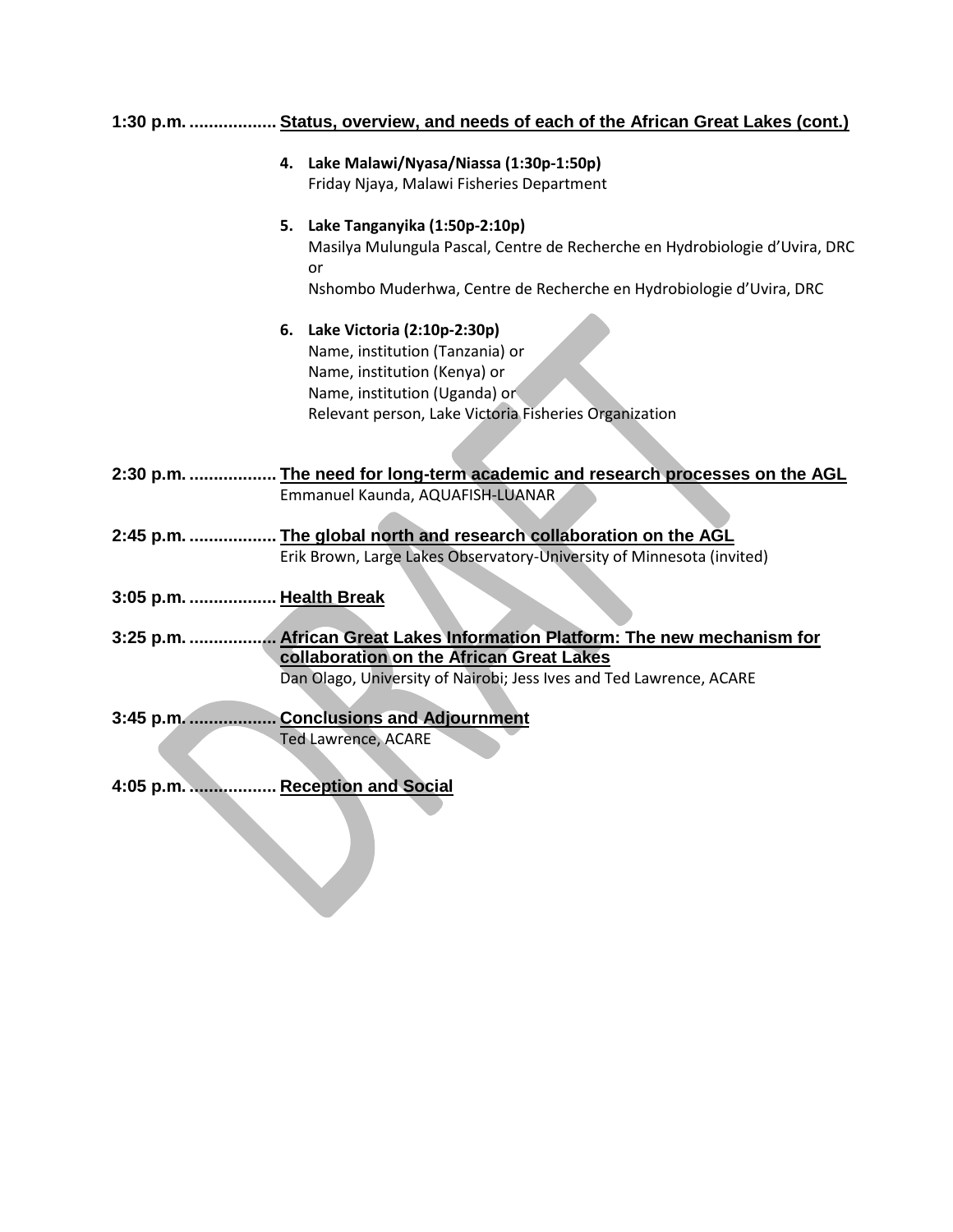#### **DAY 3: Needs, structure, and development**

| 8:30 a.m  Summary of Day 1: Outcomes and Direction<br>Ted Lawrence, Executive Director, African Center for Aquatic Research and Education                                                                                                                                                                                                                                                                                                                                                                                                                                                                                                                                                                                              |                                                                                                                  |  |  |  |  |
|----------------------------------------------------------------------------------------------------------------------------------------------------------------------------------------------------------------------------------------------------------------------------------------------------------------------------------------------------------------------------------------------------------------------------------------------------------------------------------------------------------------------------------------------------------------------------------------------------------------------------------------------------------------------------------------------------------------------------------------|------------------------------------------------------------------------------------------------------------------|--|--|--|--|
| 8:45 a.m.  Purpose of Lake Specific collaborations, overview of the days exercises                                                                                                                                                                                                                                                                                                                                                                                                                                                                                                                                                                                                                                                     |                                                                                                                  |  |  |  |  |
| 9:00 a.m.  Split into Lake-Specific Groups (concurrent sessions)                                                                                                                                                                                                                                                                                                                                                                                                                                                                                                                                                                                                                                                                       |                                                                                                                  |  |  |  |  |
| 1. Lake Albert/Edward<br>Room X, with facilitator [person]<br>2. Lake Kivu<br>Room X, with facilitator [person]                                                                                                                                                                                                                                                                                                                                                                                                                                                                                                                                                                                                                        | 4. Lake Tanganyika<br>Room X, with facilitator [person]<br>5. Lake Victoria<br>Room X, with facilitator [person] |  |  |  |  |
| 3. Lake Malawi/Nyasa/Niassa<br>Room X, with facilitator [person]                                                                                                                                                                                                                                                                                                                                                                                                                                                                                                                                                                                                                                                                       |                                                                                                                  |  |  |  |  |
| Agenda for each Lake-specific group:<br><b>Introductions</b><br>Purpose of advisory group<br>Decide what the most appropriate structure for this lake's advisory group<br>What are the roles of each member<br><b>Decide leadership</b><br>$\circ$<br>Who might be missing that needs to be invited<br>$\bullet$<br>What resources are necessary for this group to succeed<br>$\bullet$<br>Possible communications tools (e.g. African Great Lakes Information Platform)<br>$\bullet$<br>What are possible results that emerge from this group's existence<br>$\bullet$<br><b>Priorities on the lake</b><br><b>Research</b><br>$\circ$ Policy<br>o Other<br>Next steps and annual plan<br>10:45 a.m.  Health Break<br>1:00 p.m.  Lunch |                                                                                                                  |  |  |  |  |

**3:15 p.m. .................. Health Break**

**6:00 p.m. .................. Reception**